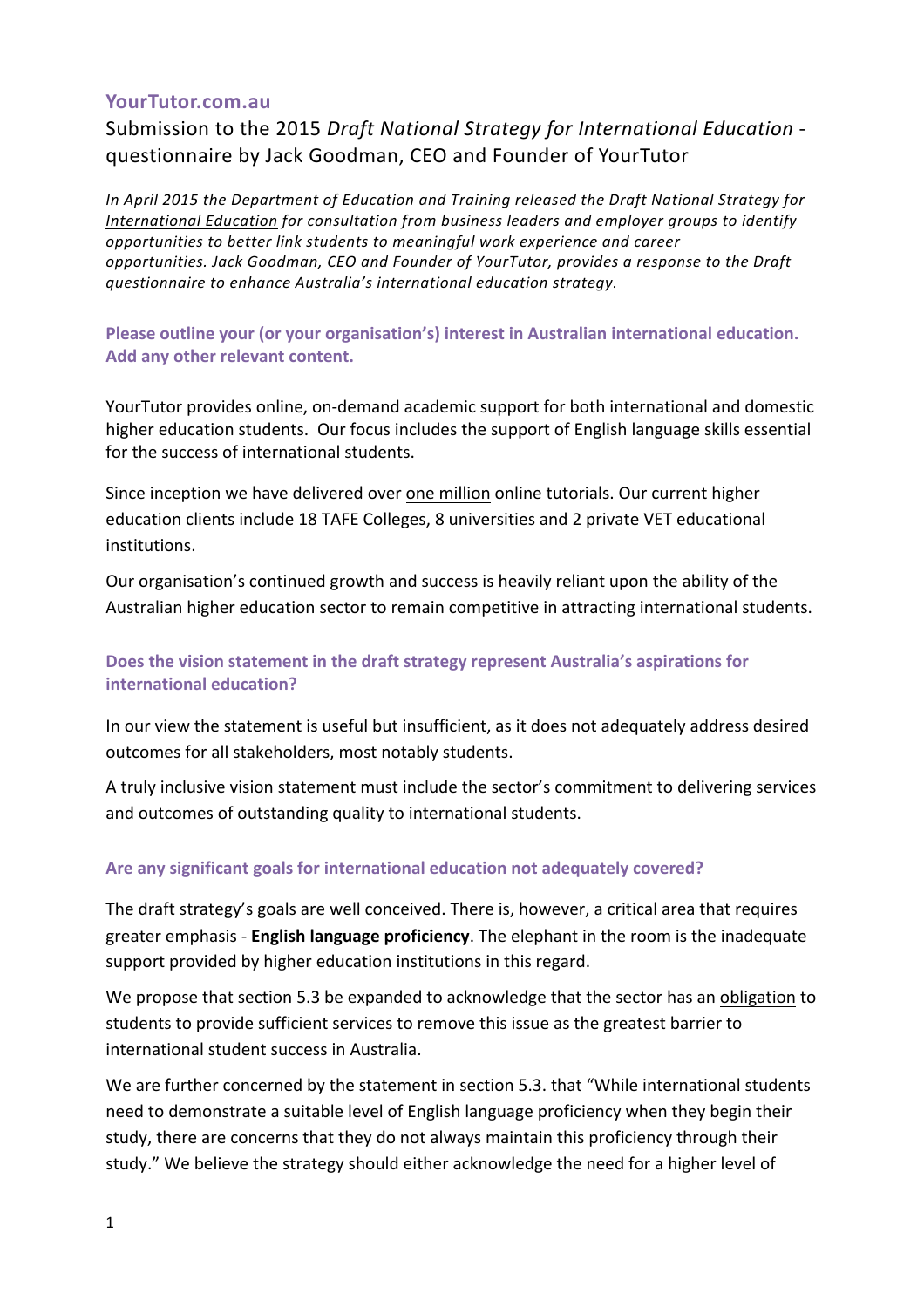demonstrated proficiency to begin study, or better verification of current English capacity of new international students. This is the single biggest risk to student success.

We believe many participants in the sector currently overlook or ignore risks associated with enrolling international students with marginal English language skills. This not only risks their own reputation in the quest for short-term gain but also the sector's more generally.

# Can you identify the strategic actions, which best support your goals for international **education?**

Our goal (and enterprise) is in substantial part oriented towards improving the English language capabilities of ESL students. Achieving this end would allow students to move beyond language as a barrier to more effectively absorbing the benefits of higher education. By providing on-demand, online and personalised English language tuition we are ideally placed to enable the skills necessary for both students and the sector to thrive.

- Section 4.1. Attracting students from around the world.
	- $\circ$  As noted above, the development of English language skills is a prerequisite for academic success. Building the Australian sector's capabilities therein has the potential to become a significant strategic and competitive advantage.
- **Section 5.3. Improving English language proficiency**
	- o The vast majority of international students are non-native English speakers. One of their primary goals is being able to interact in the world's predominant business / professional language.
	- o Our objective in providing online, on-demand and personalised English tuition for every student enrolled in an Australian higher education institution is directly aligned with this strategic action.

# Section 6.1. Leading good practice in modes of delivery, including online.

- $\circ$  Our services are accessible via virtually any Internet browser or device and are accessed by students across multiple time zones and locations.
- o We applaud the emphasis placed upon scalability and accessibility within this draft and will be further encouraged when more institutions move beyond planning into action in this regard.
- o The document credits its funding of 13 projects as part of the Broadband Enabled Education and Skills Services Programme. Our service – YourTutor – has been one of the most successful components of one of the BEESS-funded projects, the Transforming the Education Digital Supply Chain.